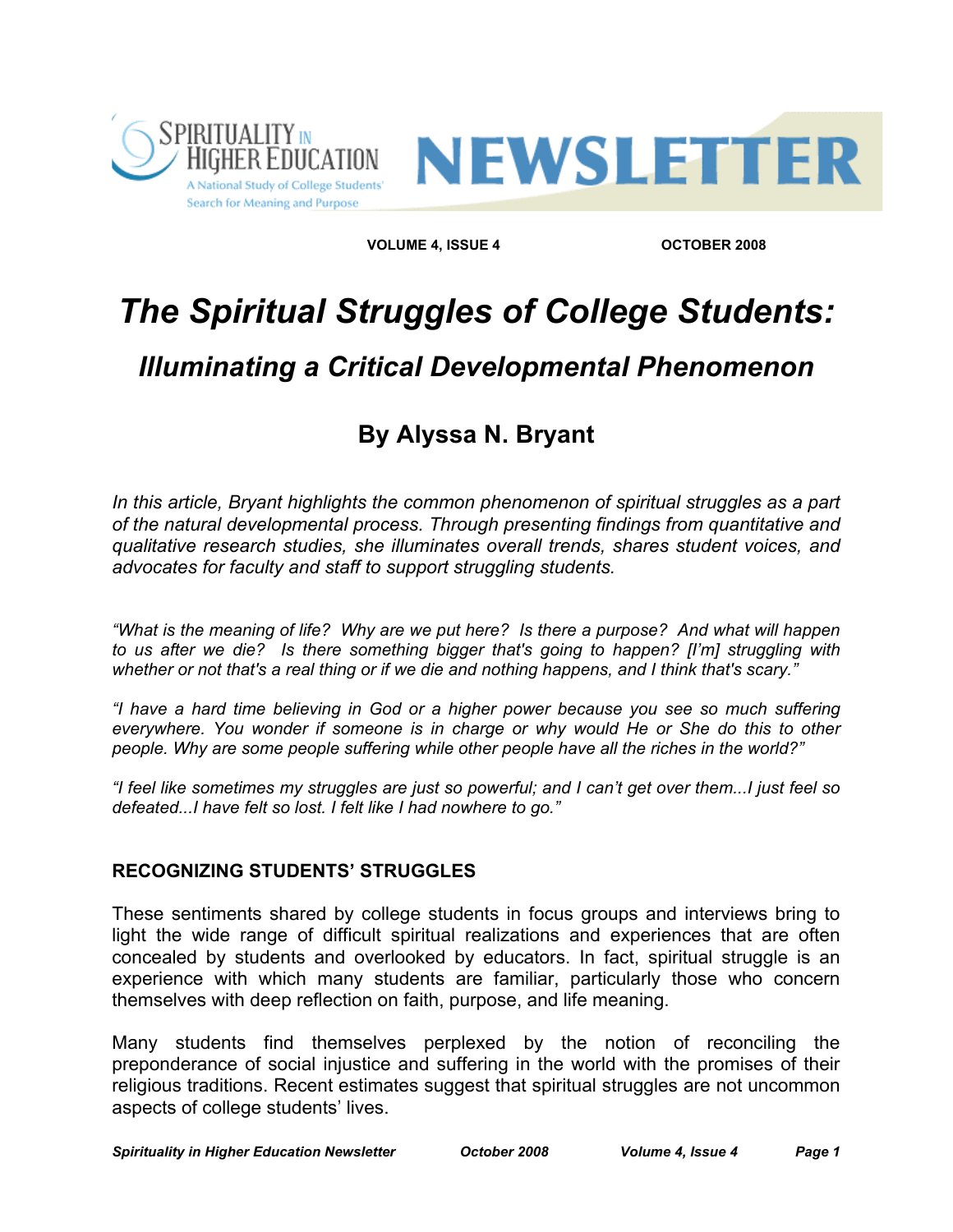According to the 2003 College Students' Beliefs and Values survey of college juniors, upwards of one-fifth of students (21%) reported that they *frequently* "struggled to understand evil, suffering, and death," while nearly the same number (18%) had *frequently* questioned their religious/spiritual beliefs.

Scholars of psychology, medicine, and nursing have explored notions of spiritual and religious struggle in studies of the general population, and their insight provides context for considering how spiritual struggles unfold and impact college students in particular (Smucker, 1996). These studies suggest that psychological traits that leave one vulnerable to struggle include spiritual orientations that are not able to adequately address the problems of evil and suffering in the world, are insufficiently integrated into an individual's life, and are based on insecure religious attachments to an unpredictable or distant God (Pargament, Murray-Swank, Magyar, & Ano, 2005).

According to Pargament (2008), the trajectory and ultimate outcome of spiritual struggle depends heavily upon whether a person is able to come to a timely resolution. For this reason, struggles represent a "fork in the road" with one path leading to refinement of the self and faith and the other leading to chronic struggle and disillusionment. Though Pargament and colleagues' (2005) assessment indicates that negative outcomes are likely with chronic struggle, and despite the fact that the literature to date indicates that spiritual struggle appears to bode poorly for psychological well-being and physical health (Hill & Pargament, 2003), others frame spiritual struggle as a point of "crisis" or transition that may not necessarily result in maladjustment among college students (Chickering & Reisser, 1993; Erikson, 1968; Hall, 1986).

Based on this research, "crisis" does not entail catastrophe, but rather marks a point of transition and signifies a critical developmental opportunity. Fowler (1981) and Parks (2000), whose work collectively traces patterns in spiritual development across the lifespan, both note the central role of struggle and crisis in spiritual growth. Fowler affirms the significance of disequilibrium in stimulating changes in faith and belief. Likewise, Parks focuses expressly on the experience of traditional-age college students and speaks metaphorically of "Shipwreck" as the initial step in the young adult life toward "Gladness," "Amazement," and ultimately a sense of meaning and faith that exhibits greater depth and complexity. Thus, in theoretical terms, "spiritual struggle" has been framed by scholars as an important developmental event or process, especially during the college years.

### **UNDERSTANDING STRUGGLE: A QUANTITATIVE ANALYSIS**

To extend what we know about the way in which college students experience spiritual struggle, I worked with colleagues to examine this phenomenon using two distinct methodological approaches. Helen Astin and I initiated the first study<sup>1</sup>, which employed a quantitative framework and considered the following questions:

*1 Bryant, A. N., & Astin, H. S. (2008). The correlates of spiritual struggle during the college years.* Journal of Higher Education, 79, *1-27.*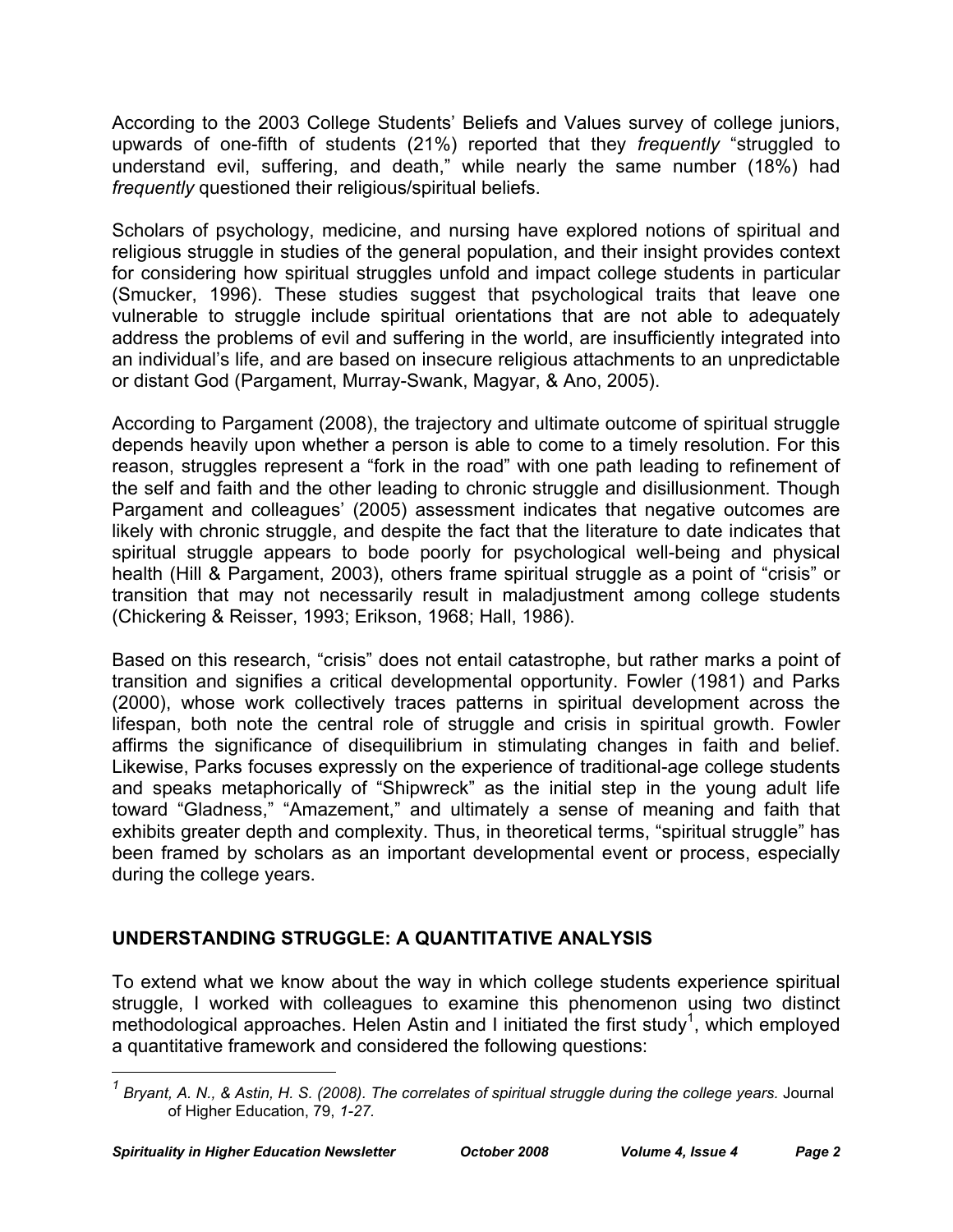- What are the personal characteristics, orientations, and beliefs; environmental influences; and college experiences that predispose students to spiritual struggles?
- What are the potential consequences of spiritual struggles for students' self-rated physical well-being, self-esteem, psychological distress, growth in religious/spiritual tolerance, and growth in religiousness and spirituality?

The data for our study were derived from two national college student surveys developed by UCLA's Higher Education Research Institute. The 2000 Cooperative Institutional Research Program (CIRP) Freshman Survey was administered to a representative sample of entering college students at 434 baccalaureate colleges and universities across the country; the CIRP questionnaire measures a wide range of constructs associated with first-year students' behaviors, attitudes, values, selfassessments, and expectations. A subset of students who had participated in the 2000 CIRP administration was surveyed three years later using the 2003 College Students' Beliefs and Values (CSBV) Survey, which was the initial student survey developed as part of the *Spirituality in Higher Education* project funded by the John Templeton Foundation.<sup>2</sup>

We defined spiritual struggle as *intrapsychic concerns about matters of faith, purpose, and meaning in life*. The construct was comprised of five items from the survey that included questioning one's religious/spiritual beliefs; feeling unsettled about spiritual and religious matters; struggling to understand evil, suffering, and death; feeling angry at God; and feeling disillusioned with one's religious upbringing.

The analyses we conducted reveal that spiritual struggle is a phenomenon that significantly affects a considerable minority of college students and moderately affects nearly half of all students. Moreover, spiritual struggle is associated with a number of student characteristics and perceptions, college environments, and college experiences. Students identifying with groups that are underrepresented or at risk of mistreatment in society face higher levels of spiritual struggle. Additionally, women report struggling spiritually more often than men. Along the same lines, students affiliating with nonmajority faiths (i.e., Buddhism, Hinduism, Islam, and Unitarian Universalism) demonstrate greater spiritual struggle than students of majority faiths.

Another of our key findings is that varying perceptions of God relate to spiritual struggle. That is, students whose conception of God is "Teacher," "Divine Mystery," or "Universal Spirit" are more likely to struggle, whereas those perceiving God as "Beloved," "Protector," or "Part of Me," experience less struggle. For those who perceive God as "Teacher," "Universal Spirit," and "Divine Mystery," struggles may emerge from feeling that God's identity and purposes are elusive. "Beloved," "Protector," and "Part of Me," on the other hand, connote an unconditionally loving, secure, and intimate relationship with a divine force that is known and dependable.

 $\overline{a}$ 

 $2$  The study's Co-Principal Investigators are Alexander W. Astin and Helen S. Astin, and the project is directed by Jennifer A. Lindholm.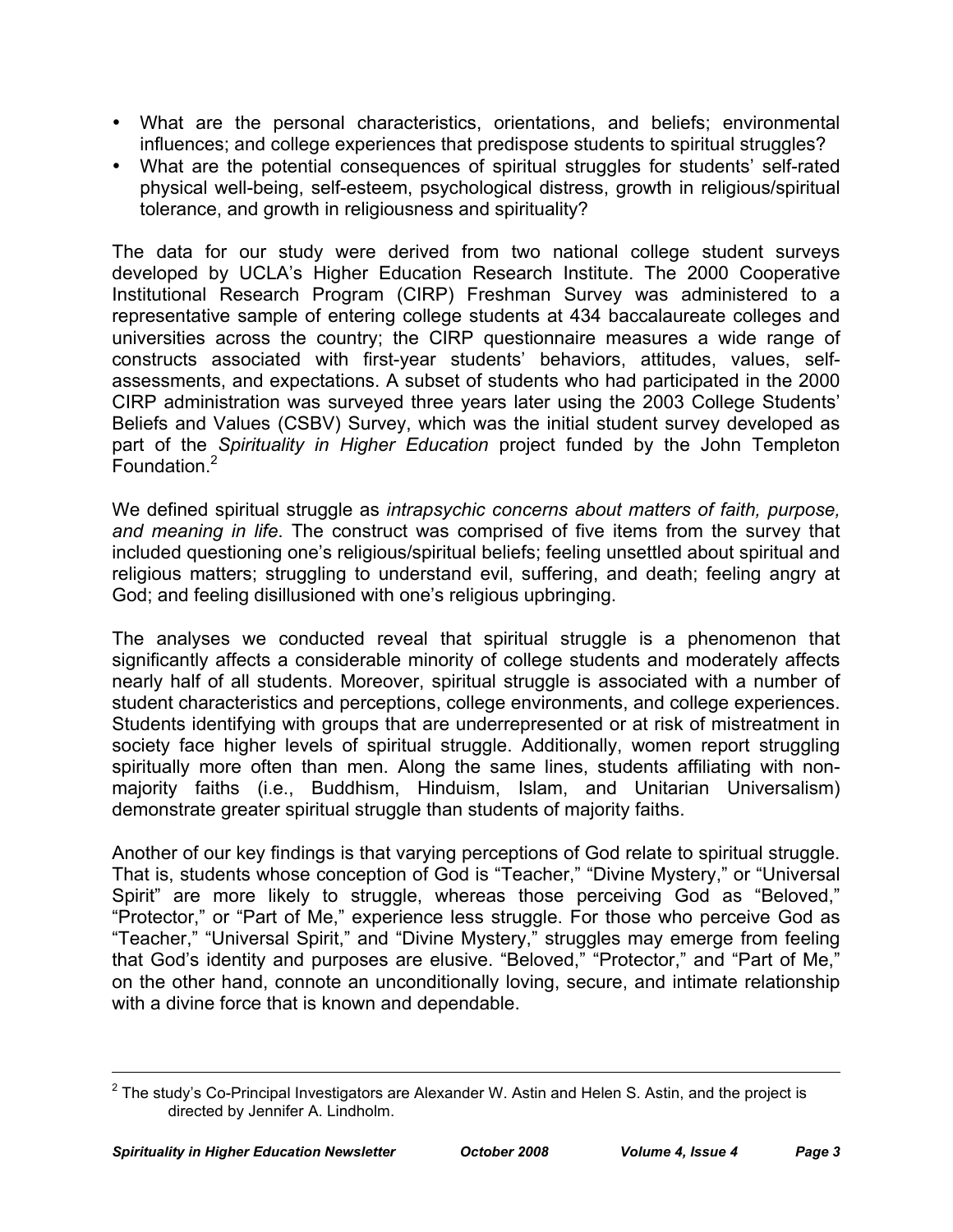We also learned that students who are religiously engaged experience less spiritual struggle than the average student, likely because religious practice and community have positive implications for general well-being, including stability in one's spiritual life (Hill & Pargament, 2003). On the contrary, destabilizing experiences that may disrupt one's spiritual or religious status quo lead to more pronounced struggling, including converting to another religion, being on a spiritual quest, and discussing religion/spirituality with friends.

One surprising finding is the positive association we identified between attending a religious college (i.e. Protestant, Catholic, or Evangelical) and increases in struggling spiritually. Perhaps such environments prompt spiritual questioning because religious topics become salient as students in religious institutions encounter, debate, and even critique religious concepts as part of their academic experience. Alternatively, religious institutions may have well-defined ideologies and expectations for students – some of whom may hold dissenting perspectives; therefore, being the "other" voice in a relatively homogeneous religious environment may lead to spiritual struggles for some students attending religious colleges.

Regarding the consequences of spiritual struggle, we found that struggling relates to lower levels of psychological well-being, physical health, and self-esteem. More surprising, however, is the fact that spiritual struggle is *not* associated with selfperceived religious and spiritual growth, as we had expected. In fact, the only positive relationship uncovered is that which exists between struggling and acceptance of others with different religious faiths. Apparently, students do not envision their heightened sense of questioning, critical reflection, and questing as ultimately beneficial for spiritual and religious growth as they have come to define it. However, these experiences do help them to become more open to others whose worldviews differ from their own, enhancing their overall pluralistic orientation.

#### **UNCOVERING STUDENT VOICES: A QUALITATIVE APPROACH**

The initial study identified the correlates of spiritual struggle, but did not explore the nuances and lived experiences of students engaged in struggle. In an effort to build upon the quantitative findings, Coretta Roseboro, Jordan Luzader, and I approached the problem qualitatively to uncover the meaning of spiritual struggle, the dimensions that characterize struggle, and the processes of struggle in college students' lives<sup>3</sup>. Undergraduates who had experienced a spiritual struggle in their life were invited to participate. In total, 12 participants comprised the sample for the study.

Participation involved two one-on-one interviews with an opportunity for reflection on spiritual struggle through photography and journaling in the time between the two interviews. The first interview focused on the meaning of spiritual struggle for participants, the nature and experience of their particular struggle, and the ways in

<sup>3</sup> Bryant, A. N., Roseboro, C., & Luzader, J. (2008). *A phenomenological analysis of college students' spiritual struggles.* Unpublished manuscript.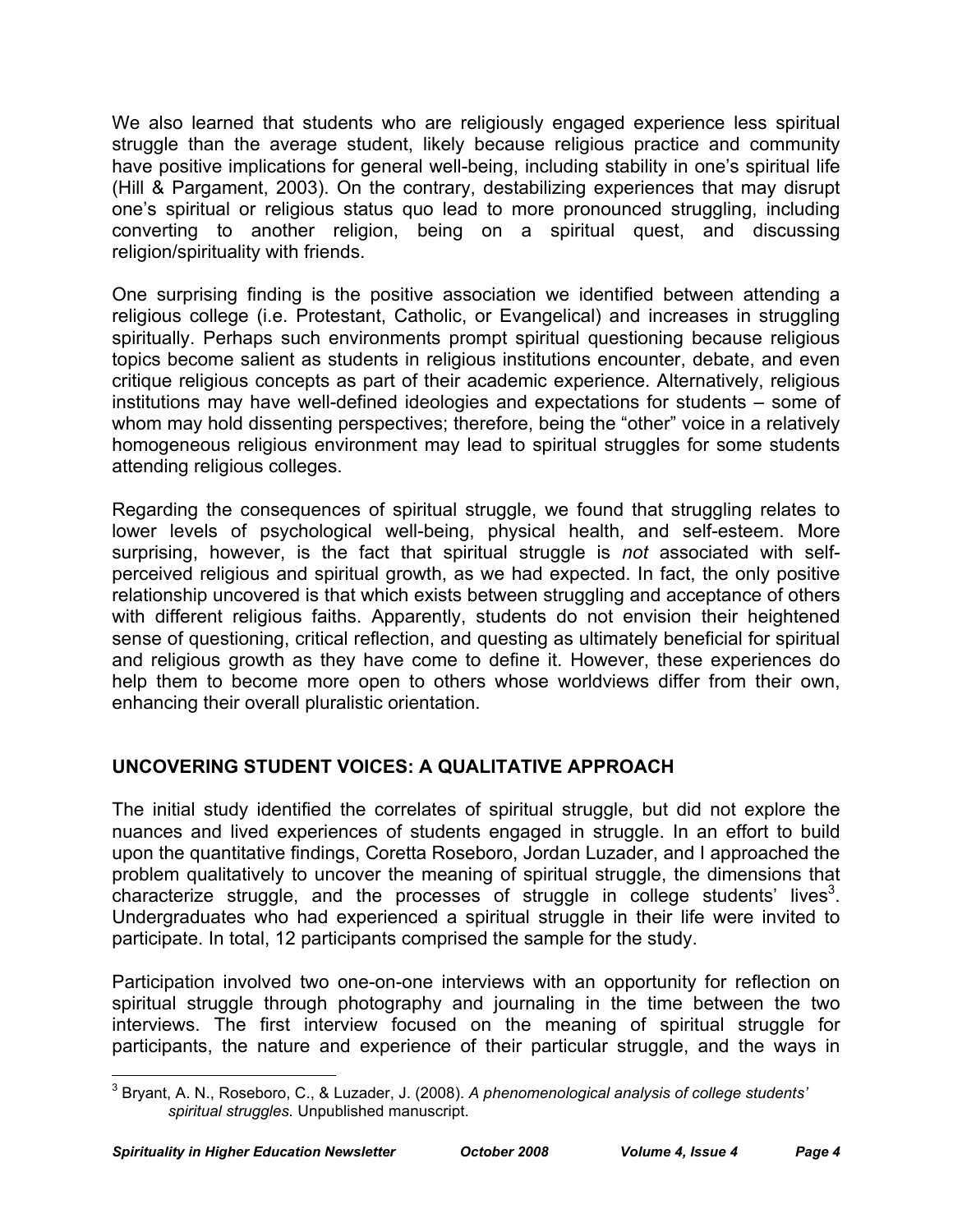which spiritual struggle had shaped them. At the end of the first interview, participants were provided with a disposable camera and asked to further reflect on their experience of spiritual struggle through photography and a written, two-page reflection on the meaning of their photographs. The second interview took place approximately three weeks after the first interview and involved discussion of the photographs, written reflections, thematic patterns, and further insights regarding the participants' spiritual struggle.

Participant narratives illuminate the essence – both the structure and process – of the spiritual struggle phenomenon. Although each participant's struggle was uniquely experienced and described, the essential dimension underlying spiritual struggle can be summarized in a word: *contrast*. At their core, spiritual struggles were steeped in the conflictual, contradictory, and paradoxical aspects of life. This notion of contrast was evident in participant's struggles in several ways.

*Self-Concealment/Self-Revelation.* Many participants' struggles were replete with the contrast between the self they disclosed to others and the self they concealed. For those who were religious or sexual minorities, the identity markers that distinguished them from the majority were hidden from view so as to avoid the scrutiny and potential disparagement they risked with full self-revelation. Sexual minority participants struggled to unveil their identities to their peers and family members just as participants identifying with worldviews and faith traditions other than Christianity feared exposing their religious/ideological identities.

Others were not minorities in terms of identity, but in terms of specific beliefs and behaviors. In particular, one participant maintained her Christian faith, but came to a less absolutist and dogmatic expression of her faith than her friends, while another participant redefined his views on "moral" behavior in such a way that differentiated his views from his parents' conservative perspectives on morality. Though self-concealment provided a protective barrier, participants struggled with the fragmentation that followed from representations of the self that were incomplete and seemingly inauthentic.

In moving toward resolution of the contrasting concealed/revealed selves, participants found themselves at a crossroads. Pictorially, one participant depicted the crossroads in a photograph of an intersection that illustrated the choice to follow the road to the left or to the right – toward self-revelation or continued self-concealment. Another participant expressed her intentions to veer toward self-revelation in the future: "I have been asked on campus about my religion before, and I lied. I refuse to do that again."

*The Self/The Other.* Whereas the self-concealment/self-revelation contrast involved internal tensions between authentic and false depictions of self, the self/other contrast reflected participants' struggle to reconcile disconnections between the individual and his or her external environment. In seeking to identify with the "other" in community or relational contexts, participants recognized the ways in which they were different from and, thereby, incompatible with others to varying degrees.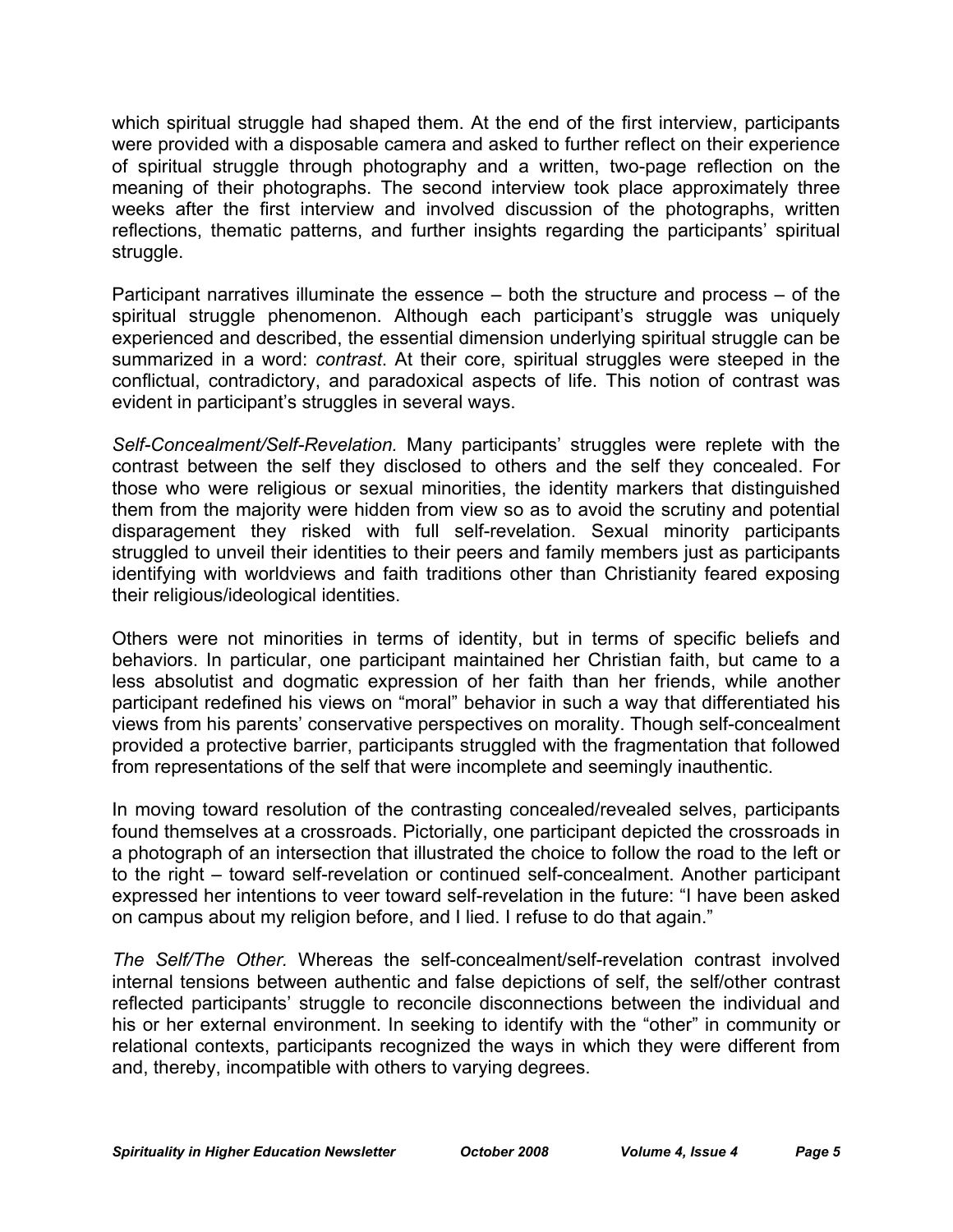Illustrating this dynamic, one participant described her ongoing search for spiritual community: her lesbian identity made it difficult to find acceptance within her particular religious denomination, but her religious denominational identity made it difficult to identify with a church expressly intended to serve the LGBT community. One neo-pagan participant felt at odds with the Christian ethos permeating her university and the surrounding local community. Likewise, the small pagan community to which she belonged was mainly comprised of older adults, instead of her peers. In short, finding space for spiritual connection and community was complicated by the contrast between self and others.

*The Good/The Bad.* The third dimension of contrast that defined the meaning of spiritual struggle in the lives of participants was in their perception of the simultaneous existence of "evil and ugliness in the world, but…also beauty and goodness." One participant noted, "Life is so complex, but the complexity is what makes it amazingly amazing and amazingly difficult." Another participant understood the contrast in terms of the challenging choices she faced to do the "right thing" rather than "the easy thing."

Several of participants' photographs illustrated the dual presence of "good" and "bad" in their immediate experience and in the world more generally. In one photograph, a red bird is depicted on a barren tree branch on a gray morning shrouded by clouds. The participant who took the photograph explained that the red bird is a symbol of hope and God's presence when life is dark and uncertain.

Several students observed that such contrasting elements in nature enabled them to appreciate the "naturalness" of their spiritual struggles: "I view spiritual struggles and doubts as a necessary and inevitable part of life, particularly spiritual life…these struggles are natural and necessary, but also painful and challenging."

#### **SUPPORTING STUDENTS' STRUGGLES: IMPLICATIONS & RECOMMENDATIONS**

As a whole, the findings from these two studies suggest several implications for higher education. First, it's evident that struggles of a spiritual nature are a reality for college students. The spiritual realm and the deeper life questions it brings to light *do* play a role in the young adult journey, making attention to these issues on the part of practitioners, administrators, and faculty a clear necessity. Indeed, there are critical implications of struggling spiritually that are intimately tied to students' sense of well-being and adjustment to the adult world. Failure to recognize the seriousness of these facets of students' lives is to leave them quite alone on their quest. Thus, the initial step for us as educators is to take note of and seek to appreciate the varieties and implications of spiritual struggle.

Second, the findings from these studies lead those of us in the higher education arena to ask difficult questions regarding our role in supporting students whose lives are complicated by existential dilemmas. The fact that the quantitative findings point to poorer outcomes for students who struggle spiritually may implicate the college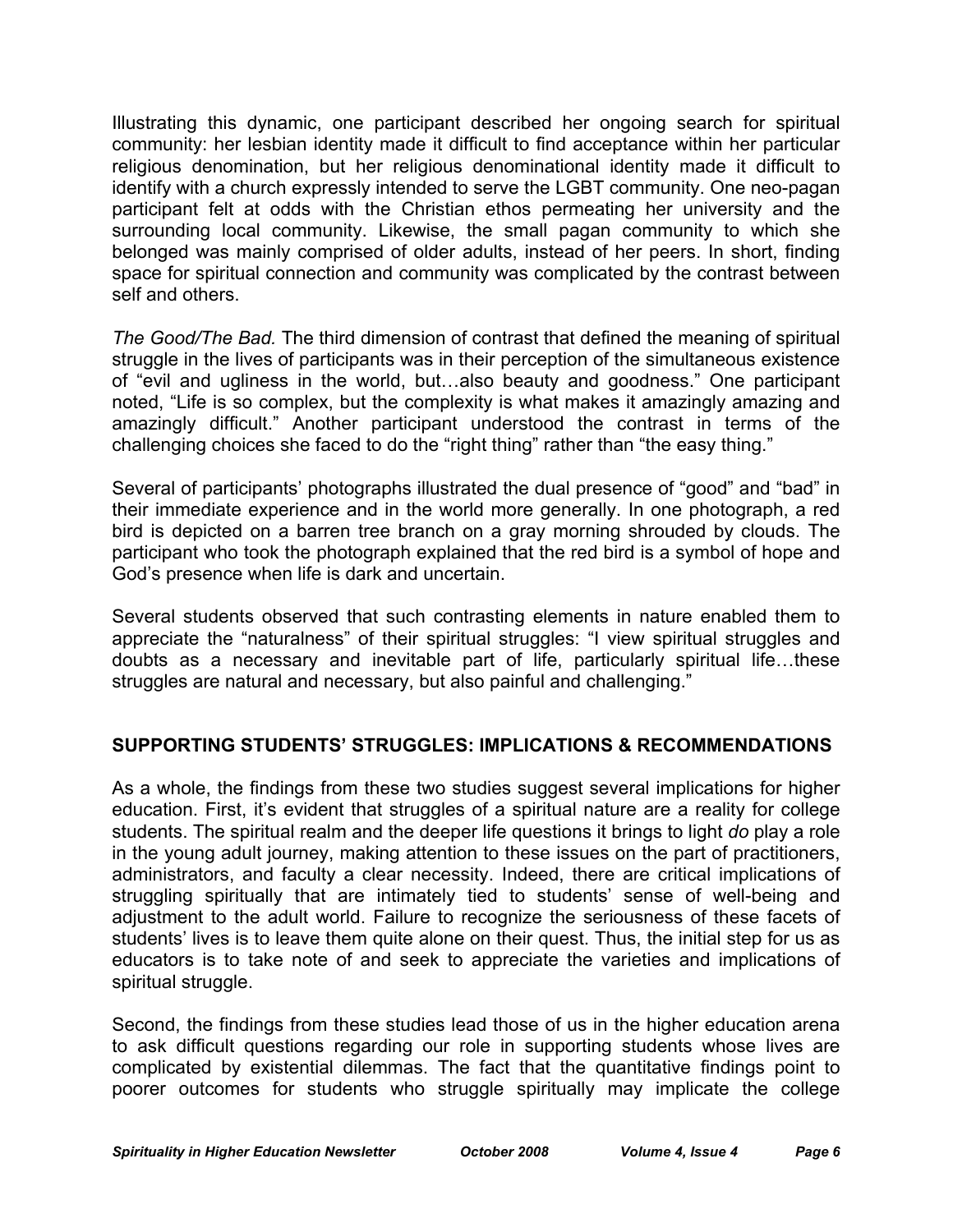environment as a site that is not entirely conducive to resolving spiritual struggles. Are students lacking resources in college, and as a result becoming chronically "stuck" in the midst of their struggle? Pargament (2008) suggests that chronic struggling is inexorably linked to declines in physical and mental health. As such, interventions to curb prolonged struggling are in order.

Our first response to a student who seeks guidance or mentorship in the midst of spiritual difficulty should be to *communicate legitimacy*. Students need reassurance that their struggles are a justified and legitimate part of their developmental process. So often these personal battles are waged alone, divorced from daily routines, classes, and work schedules. For fear of being misunderstood or stigmatized, students may attempt to conceal their troubled feelings – a practice that may overwhelm them even more.

Regrettably, the pain of struggling may be amplified in environments that either refuse to acknowledge the existence of struggles or that call for premature and unsatisfactory resolutions to struggling for the sake of maintaining commitment to one's faith tradition. Ironically, students may experience these types of environments in both secular college contexts (which may be guilty of the former) *and* in devoutly religious college cultures or subcultures (which may be guilty of the latter).

As mentors, counselors, and educators, we can be supportive by listening, conceding the significance of struggles, and providing space for contemplation. Establishing a climate that validates and encourages self-expression begins with willingness on our part to be candid and open about our own struggles while we invite students to share theirs. An openness to existential and spiritual concerns should exist more globally across the campus – in residence life, in counseling and student health centers, and in advising relationships that students formulate with faculty and mentors, just to name a few examples – so that students do not have to artificially compartmentalize their struggle from other aspects of their lives.

Surely, there is a delicate balance between support and interference – a necessary tension in allowing the struggle to persist and providing encouragement without pushing for resolution. In the end, students must actively seek their own answers and come to accept that which is unanswerable. While they do that, we can make available the "hearth" Parks (2000) illustrates so vividly – a place to find solace and reflective pause in times of shipwreck and storm.

*Alyssa N. Bryant is Assistant Professor of Adult and Higher Education at North Carolina State University. Her research centers on the spiritual development of college students and issues of religious pluralism and spirituality in higher education.*